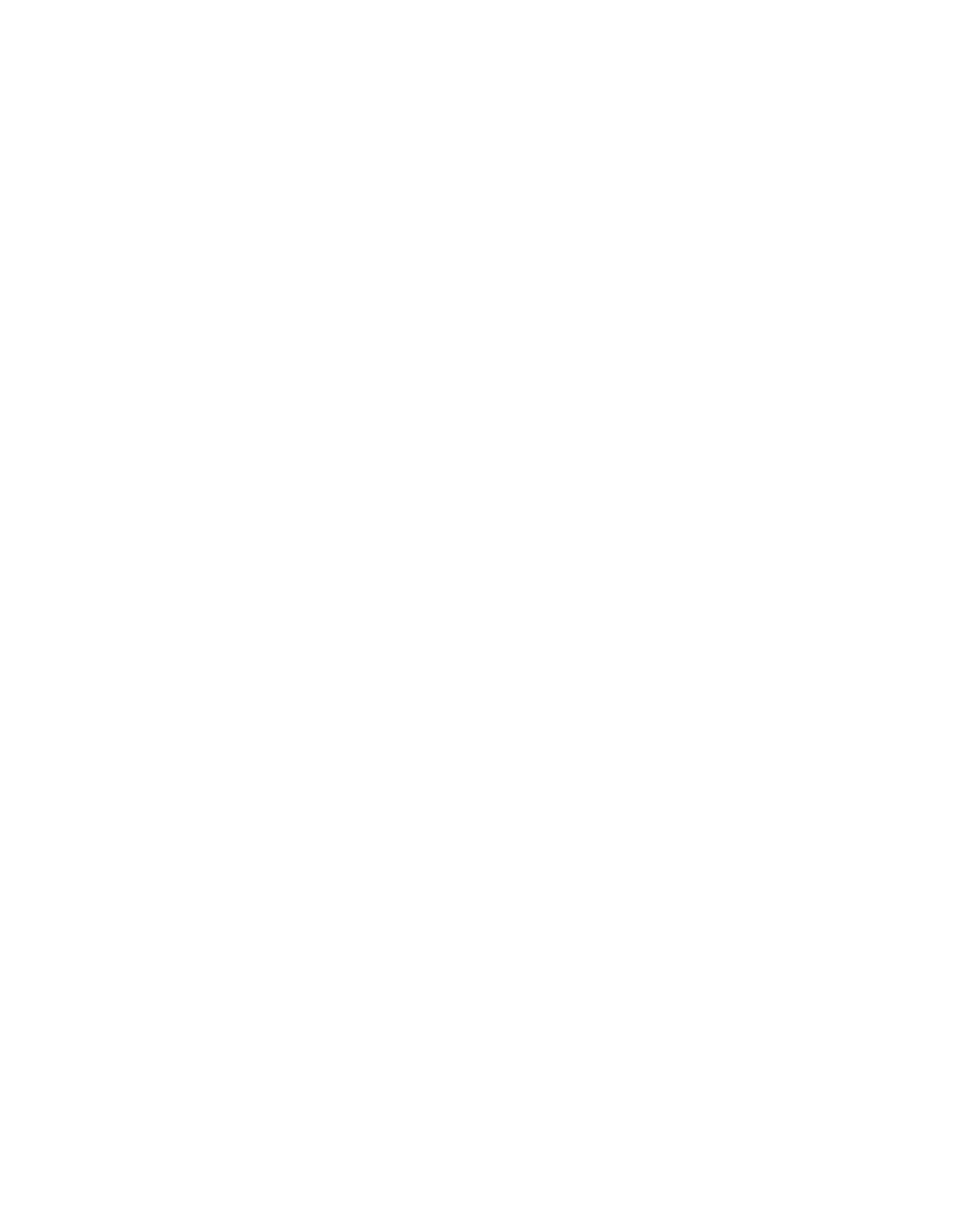## **Executive Summary**

## **Stock**

This assessment applies to shortspine thornyhead (*Sebastolobus alascanus*) off of the west coast of the United States from the U.S.-Canadian border in the north to the U.S.-Mexico border in the south. Shortspine thornyheads have been reported as deep as 1,524 m, and this assessment applies to their full depth range although survey and fishery data are only available down to 1,280 m. This resource is modeled as a single stock because genetic analyses do not indicate significant stock structure within this range. This is the same stock assumption made in the most recent assessment of shortspine thornyhead in 2005 (Hamel, 2005).

## **Catches**

Landings of shortspine are estimated to have risen to a peak of 4,815 mt in 1989, followed by a sharp decline during a period of trip limits and other management measures imposed in the 1990s. Since the institution of separate trip limits for shortspine and longspine thornyheads, the fishery had more moderate removals of between 1,000 and 2,000 mt per year from 1995 through 1998. Landings fell below 1,000 mt per year from 1999 through 2006, then rose to 1,531 in 2009 and have ranged from 800-1,000 mt per year from 2011 onward. Recreational fishery landings of thornyheads were negligible, so only commercial landings were included in the model. Trawl landings represent only bottom trawl gear and non-trawl landings include all other gears, the majority of which is longline, with some catch by pot gear. Both trawl and non-trawl landings are divided into North (the waters off Washington and Oregon) and South (the waters off California) fleets although they are assumed to be fishing on the same unit stock. Discard rates (landings divided by total catch) for shortspine have been estimated as high as 43% per year, but are more frequently below 20%. Discard rates in the trawl fisheries declined over the period where they are available from West Coast Groundfish Observer Program (WCGOP) from 2003–2011 and dropped to less than 1% in 2011, the only estimate available under catch shares system that began that year. For this catch-only projection, discards were calculated outside of the model (using the sector-specific, modelestimated discard rates in 2011) and included in total catch estimates for the years 2013-2018. The discard rates used were 0.7% for Trawl North, 0.9% for Trawl South, 8% for Non-trawl North and 5.5% for Non-trawl South). The calculated discards represented about 2% of the landings for the years 2011 onward, which is slightly higher than the 1% rate in 2011 due to the model not perfectly fitting the observed rate. Total catch was projected for the years 2019-2030 using GMT provided catch projections for 2019 and 2020, and model forecasted ABC values for 2021-2030.

| Year |         | Dead catch (mt) |             |             |       |       |
|------|---------|-----------------|-------------|-------------|-------|-------|
|      | Trawl N | Trawl S         | Non-trawl N | Non-trawl S | Total | Total |
| 2007 | 562     | 279             | 16          | 143         | 1000  | 1058  |
| 2008 | 902     | 325             | 20          | 175         | 1423  | 1507  |
| 2009 | 948     | 382             | 29          | 172         | 1531  | 1619  |
| 2010 | 770     | 357             | 22          | 206         | 1355  | 1431  |
| 2011 | 424     | 287             | 24          | 237         | 972   | 994   |
| 2012 | 381     | 323             | 36          | 155         | 894   | 911   |
| 2013 | 516     | 327             | 19          | 147         | 1009  | 1026  |
| 2014 | 410     | 277             | 20          | 128         | 835   | 850   |
| 2015 | 479     | 268             | 19          | 112         | 879   | 893   |
| 2016 | 533     | 231             | 27          | 142         | 933   | 950   |
| 2017 | 551     | 214             | 39          | 187         | 991   | 1011  |
| 2018 | 493     | 153             | 32          | 152         | 830   | 847   |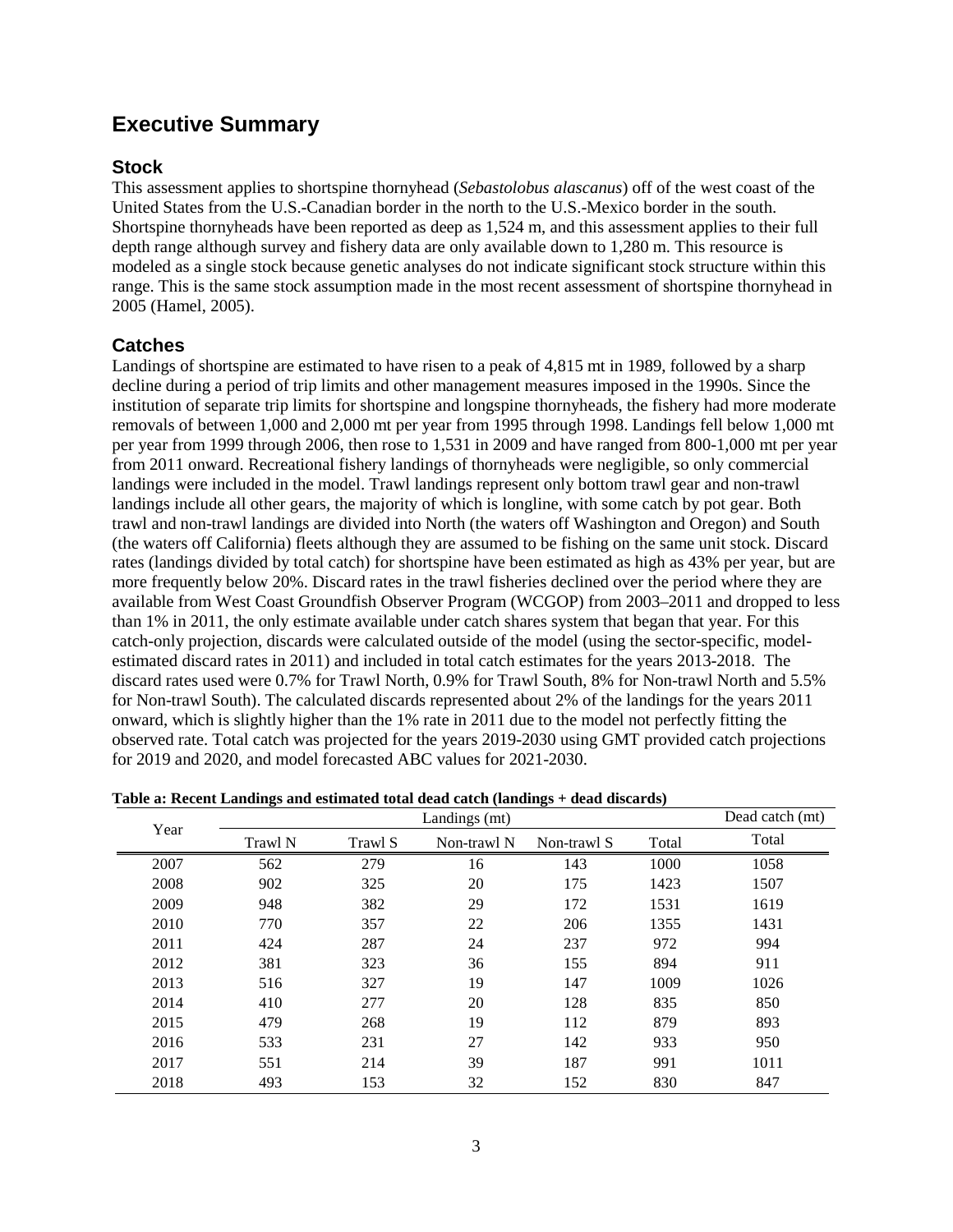

**Figure a: Landings History**

#### **Data and assessment**

The most recent full assessment for shortspine thornyhead was conducted in 2013. Stock status was determined to be above the target biomass and catches did not attain the full management limits so reassessment of thornyheads has not been a higher priority. This catch-only update of that model retains the use of Stock Synthesis Version 3.24o.

The data are divided into four fisheries: trawl and non-trawl gears, which are each divided into North (the waters off Washington and Oregon) and South (the waters off California) and five surveys: the Alaska Fisheries Science Center (AFSC) triennial shelf survey from 55-366 meters (1980-2004), the deeper range of triennial shelf survey from 366-500 meters for the later years (1995-2004), the AFSC slope survey (1997, 1999-2001), the Northwest Fisheries Science Center (NWFSC) slope survey (1998-2002) and the NWFSC combined shelf-slope survey (2003-2012).

Catches for the years 2013-2018 were added for this catch-only update, but otherwise the data were unchanged. Those data included length compositions from each fishing fleet and survey, indices of abundance derived from GLMM analyses of survey data, discard rates, and the time series of catch

No age data are used in this analysis and growth parameters are fixed at the same values used in 2005 and 2013. Parameters for steepness of the stock-recruit relationship and natural mortality are likewise fixed in this assessment. There are 229 estimated parameters in the assessment. The log of the unfished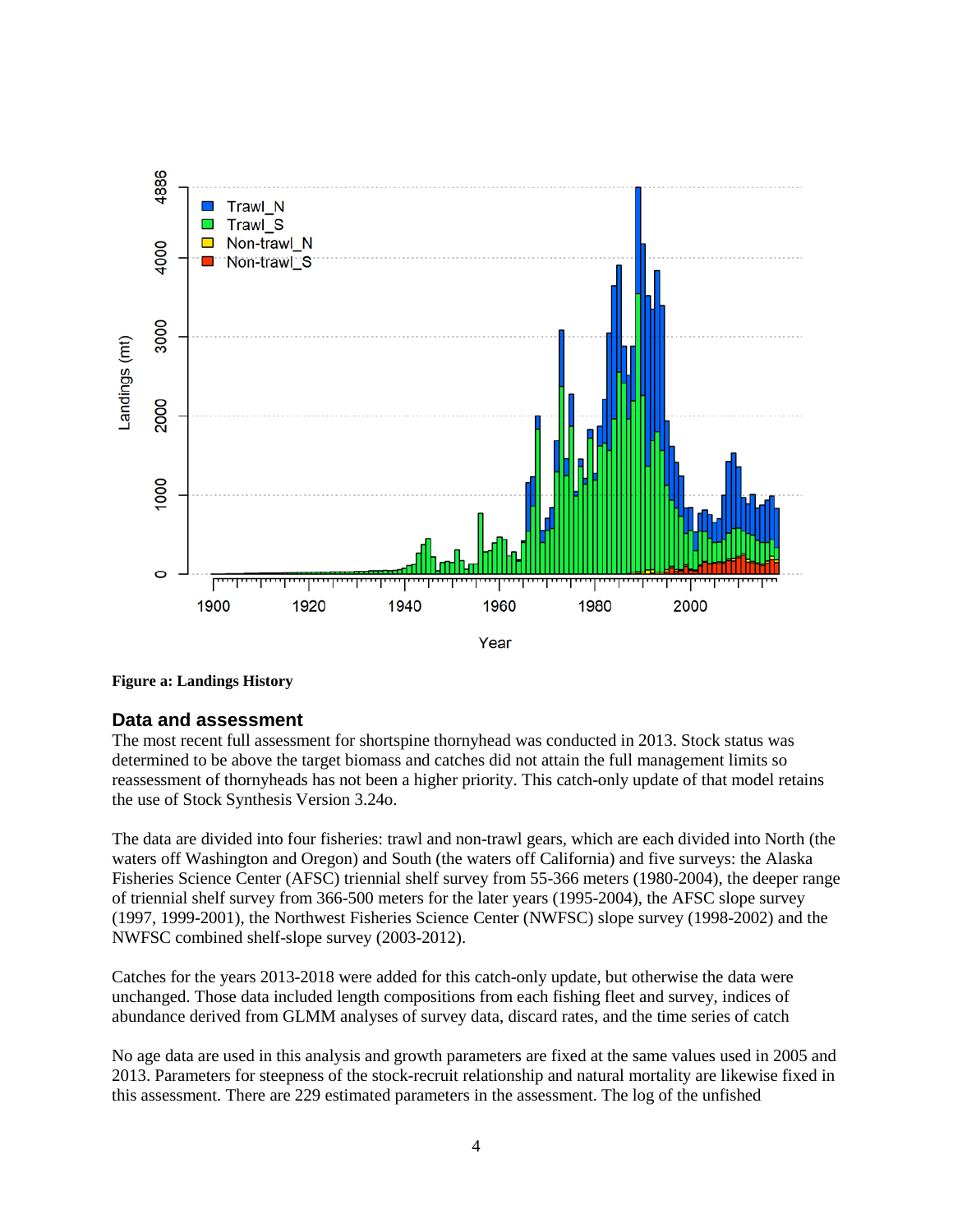equilibrium recruitment,  $log(R_0)$ , controls the scale of the population, annual deviations around the stockrecruit curve (169 parameters) allow for more uncertainty in the population trajectory, and selectivity and retention of the 4 fishing fleets and 5 surveys, including estimates of changes in retention over time (58 parameters). Finally, there is a single parameter which represents additional variability in one of the surveys that is added to the estimate of sampling error for that index.

#### **Stock biomass**

Unfished equilibrium spawning biomass  $(B_0)$  is estimated to be 189,765 mt, with a 95% confidence interval of  $57,435 - 322,095$  mt. The  $B_0$  estimate represents an increase from the 130,646 mt estimate for  $B<sub>0</sub>$  in the previous assessment although this previous estimate falls well within the uncertainty interval around the current estimate. Spawning biomass is estimated to have remained stable until the mid-1970s and then declined from the 1970s to about 80% in the 1990s, followed by a slower decline under the lower catch levels in the 2000s. The estimated spawning biomass in 2019 is 139,049, very similar to the 2013 estimate of 140,753 mt. This value represent a stock status or "%unfished" (represented as spawning biomass divided by *B*0) of 73.3% in 2019. The standard deviation of the log of spawning biomass in 2019 is  $\sigma$  = 0.46, which is lower than the default values used in  $p^*$  adjustments to OFL values for either Category 1 or 2 stocks.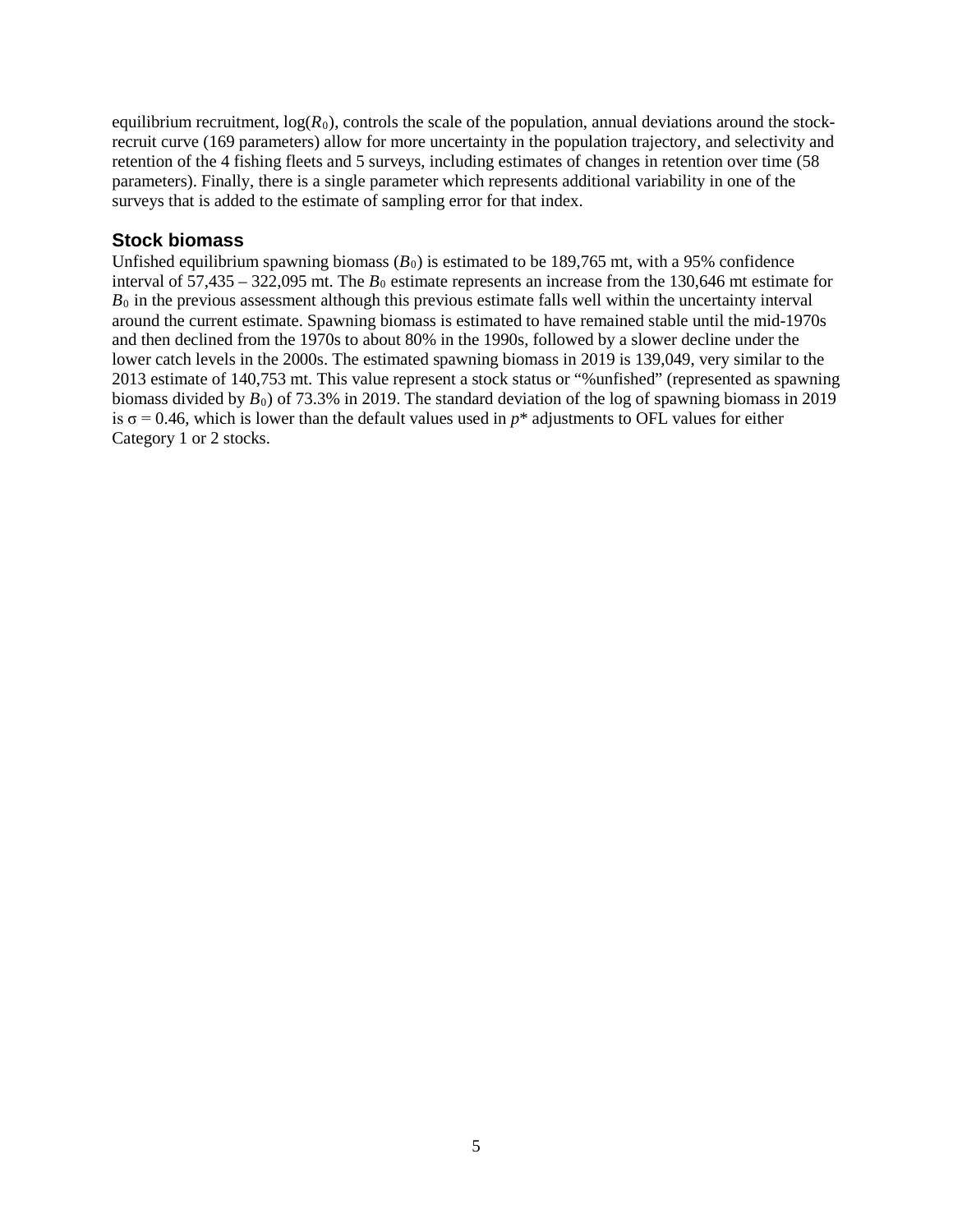| Year | Spawning biomass<br>$(1000 \text{ mt})$ | $\approx 95\%$ confidence<br>interval | Estimated<br>%unfished | $\approx 95\%$ confidence<br>interval |
|------|-----------------------------------------|---------------------------------------|------------------------|---------------------------------------|
| 2007 | 144.319                                 | 14,063-274,575                        | 76.1                   | $59.7 - 92.4$                         |
| 2008 | 143,841                                 | 13,439-274,243                        | 75.8                   | 59.2-92.4                             |
| 2009 | 143,121                                 | 12,559-273,683                        | 75.4                   | 58.4-92.4                             |
| 2010 | 142,330                                 | 11,613-273,047                        | 75                     | $57.7 - 92.3$                         |
| 2011 | 141,628                                 | 10,773-272,483                        | 74.6                   | $57.0 - 92.3$                         |
| 2012 | 141,166                                 | 10,194-272,138                        | 74.4                   | $56.5 - 92.3$                         |
| 2013 | 140.753                                 | 9,673-271,833                         | 74.2                   | $56.1 - 92.3$                         |
| 2014 | 140.299                                 | 9, 103 - 271, 495                     | 73.9                   | 55.6–92.2                             |
| 2015 | 139,993                                 | 8,657-271,329                         | 73.8                   | $55.3 - 92.3$                         |
| 2016 | 139,717                                 | 8,212-271,222                         | 73.6                   | $55.0 - 92.3$                         |
| 2017 | 139,454                                 | 7,759-271,149                         | 73.5                   | 54.6–92.3                             |
| 2018 | 139,191                                 | 7,294-271,088                         | 73.3                   | 54.3-92.4                             |
| 2019 | 139,049                                 | 6,950-271,148                         | 73.3                   | $54.1 - 92.5$                         |

**Table b: Recent trend in beginning of the year biomass and %unfished**



**Figure b: Biomass trajectory**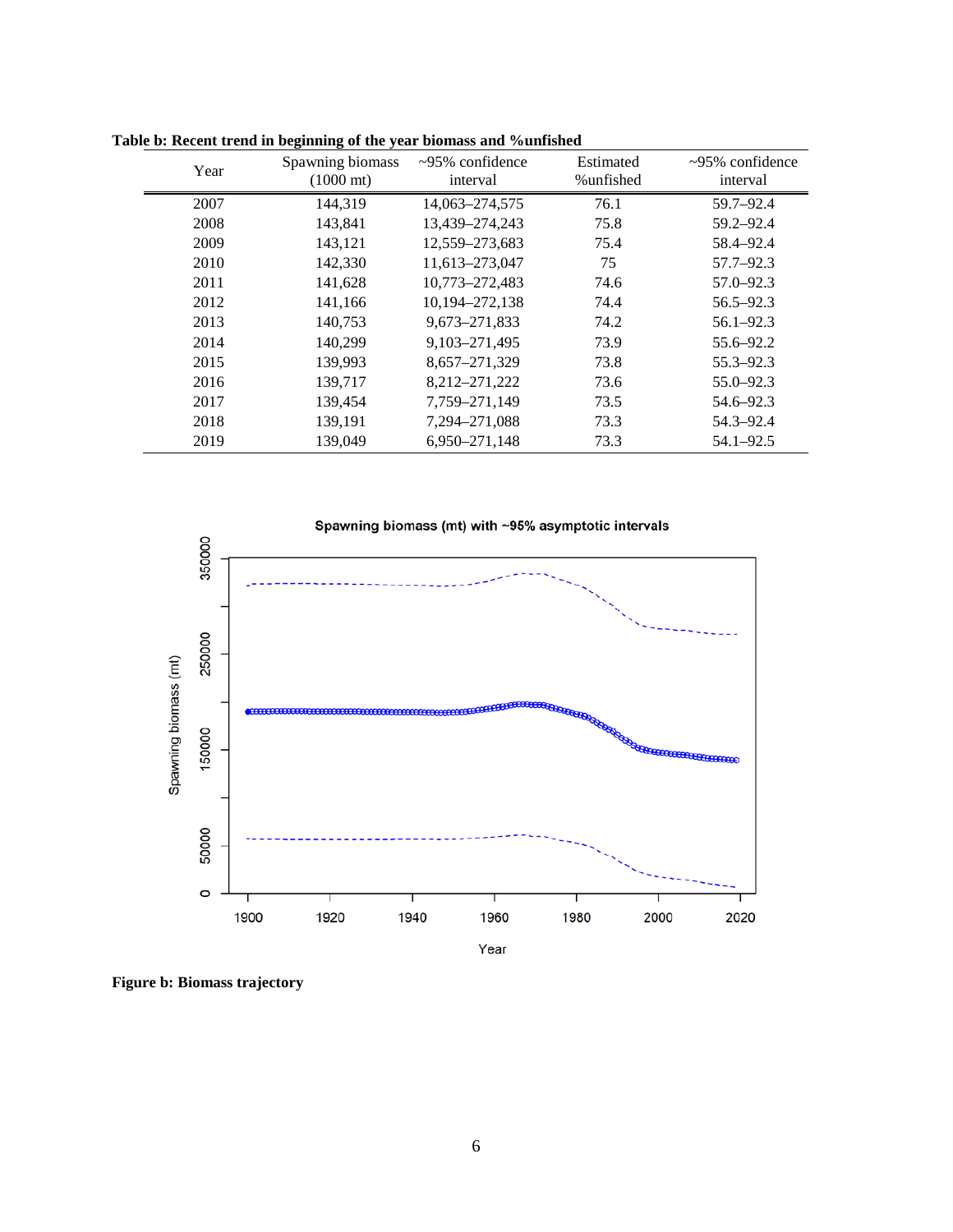#### **Recruitment**

This assessment assumed a Beverton-Holt stock recruitment relationship. Steepness (the fraction of expected equilibrium recruitment associated with 20% of equilibrium spawning biomass) was kept at the value of 0.6 that was assumed in the previous assessment, although the results were relatively insensitive to alternative assumptions about steepness. The scale of the population is estimated through the log of the initial recruitment parameter  $(R_0)$ . Recruitment deviations were estimated for the years 1850 through 2018, although there is no length composition data to influence the estimates in the later years so the deviations from 2013 to 2018 are all estimated at 0. The values estimated in the years 1850 through 1900 are used to estimate a non-equilibrium age-structure in 1901, which is the first year of the population projection. Estimated recruitments do not show high variability, and the uncertainty in each estimate is greater than the variability between estimates.



#### **Table c: Recent recruitment**

**Figure c: Recruitment**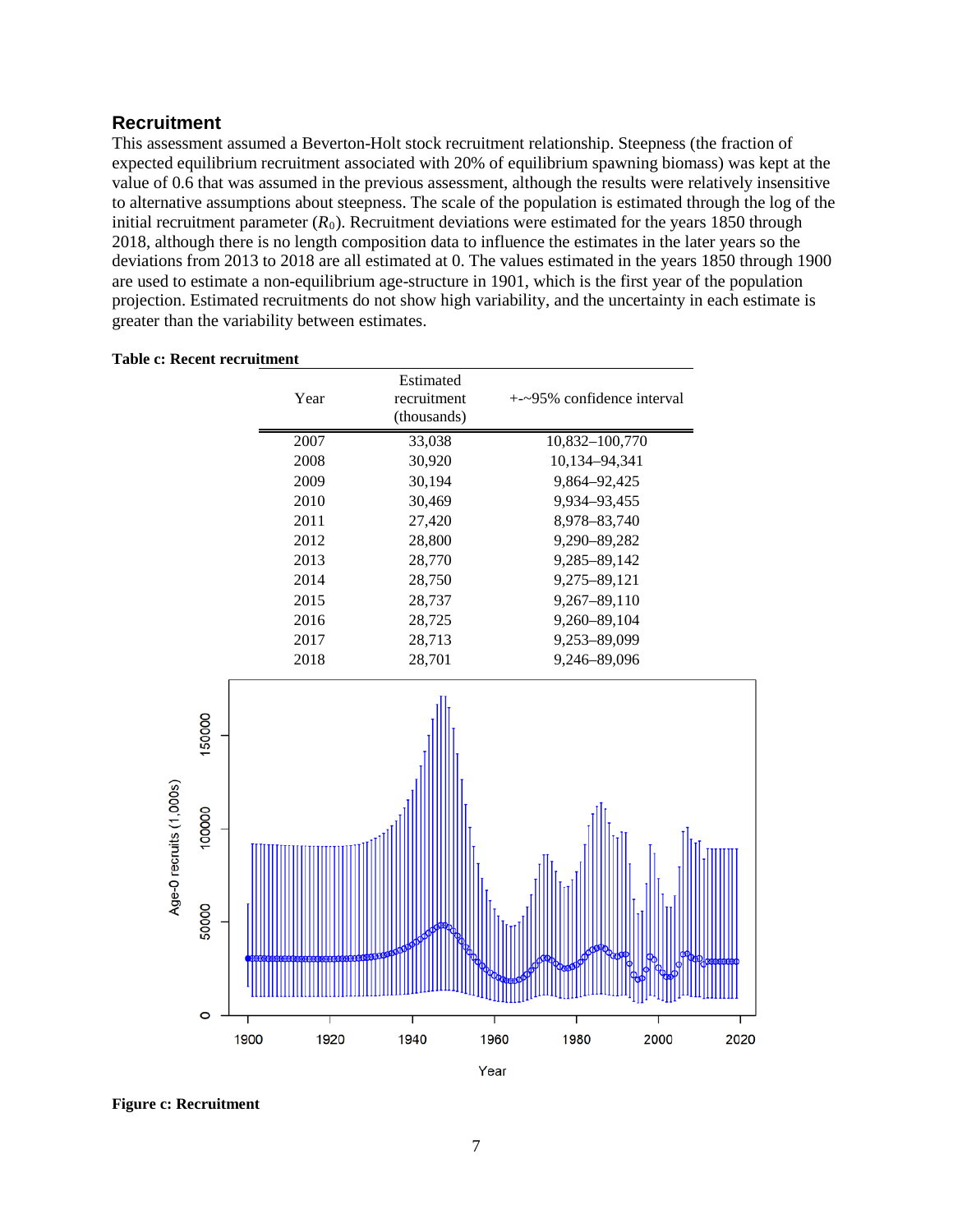#### **Exploitation status**

The summary harvest rate (total catch divided by age-1 and older biomass) closely follows the patterns of landings. The harvest rates are estimated to have never exceeded 2% and have remained below 1% in the past decade. Expressing exploitation rates in terms of spawning potential ratio (SPR) indicates that the exploitation slightly exceeded the target reference point associated with SPR<sub>50%</sub> for a single year in 1985 and then for the period 1989-1994. However, the stock status is estimated to have never fallen below the *B*40% management target.



#### **Figure d. Estimated fraction unfished with approximate 95% asymptotic confidence intervals (shaded area) for the base case assessment model.**

Table d. Recent trend in fishing intensity represented as  $(1-SPR)/(1-SPR_{\text{target}}) = (1-SPR)/0.5$  and summary **exploitation rate (catch divided by biomass of age-1 and older fish).**

| Year | Estimated<br>fishing<br>intensity<br>$(\% )$ | $\sim$ 95% confidence<br>interval | Harvest rate<br>(proportion) | $\sim$ 95% confidence<br>interval |
|------|----------------------------------------------|-----------------------------------|------------------------------|-----------------------------------|
| 2007 | 43.6                                         | 9.17-78.03                        | 0.0042                       | $0.0004 - 0.0081$                 |
| 2008 | 59.36                                        | $15.22 - 103.50$                  | 0.0061                       | $0.0005 - 0.0116$                 |
| 2009 | 62.78                                        | 16.48-109.07                      | 0.0065                       | $0.0005 - 0.0126$                 |
| 2010 | 56.53                                        | 13.36–99.70                       | 0.0058                       | $0.0004 - 0.0112$                 |
| 2011 | 40.53                                        | 7.33–73.73                        | 0.0041                       | $0.0003 - 0.0078$                 |
| 2012 | 37.35                                        | $6.29 - 68.41$                    | 0.0037                       | $0.0002 - 0.0072$                 |
| 2013 | 42.15                                        | 7.63–76.67                        | 0.0042                       | $0.0003 - 0.0082$                 |
| 2014 | 35.55                                        | 5.60–65.51                        | 0.0035                       | $0.0002 - 0.0068$                 |
| 2015 | 37.48                                        | $6.07 - 68.90$                    | 0.0037                       | $0.0002 - 0.0071$                 |
| 2016 | 39.72                                        | $6.63 - 72.80$                    | 0.0039                       | $0.0002 - 0.0076$                 |
| 2017 | 41.76                                        | 7.15–76.38                        | 0.0042                       | $0.0002 - 0.0081$                 |
| 2018 | 35.94                                        | 5.43-66.45                        | 0.0035                       | $0.0002 - 0.0068$                 |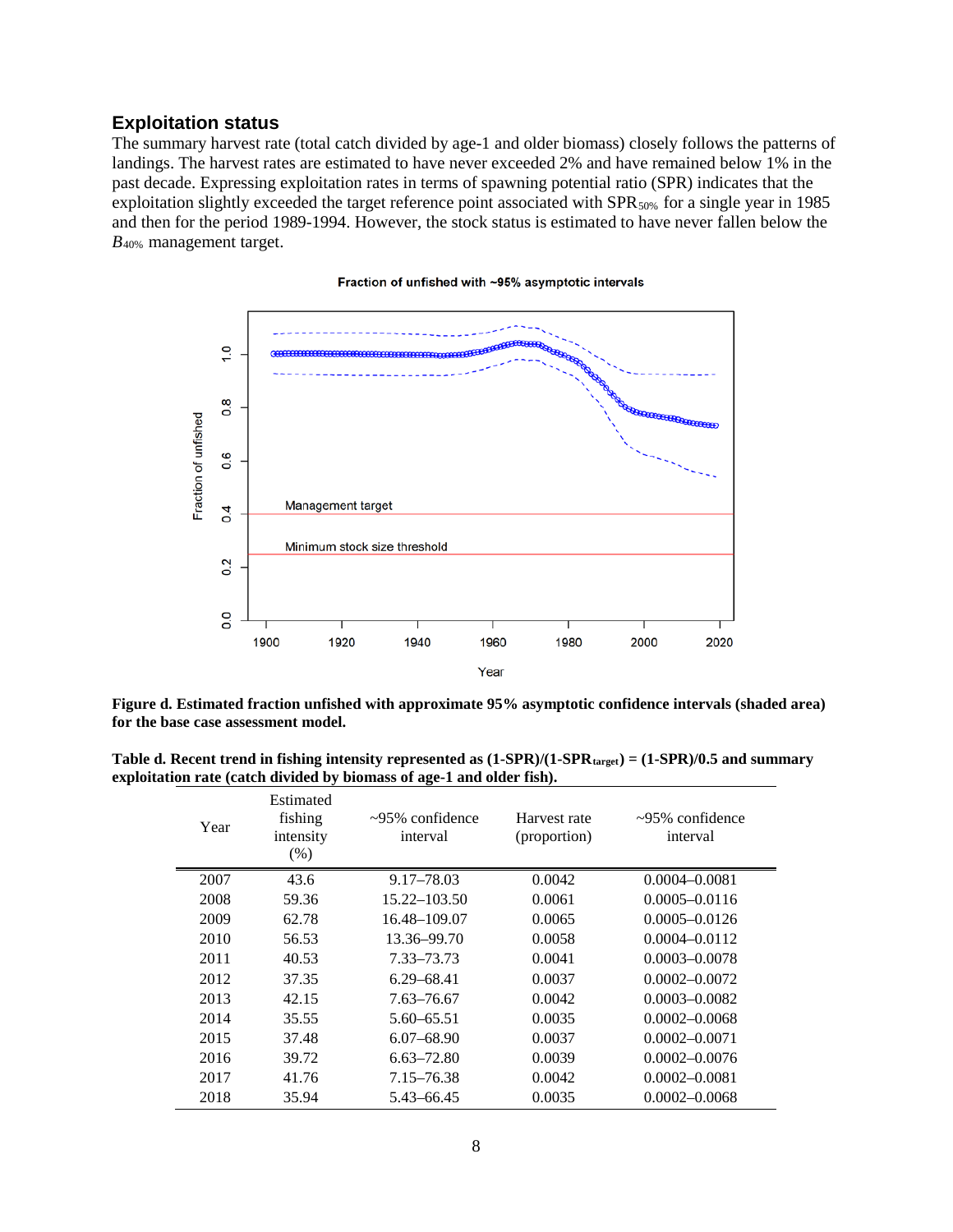

**Figure e. Time-series of estimated summary harvest rate (total catch divided by age-1 and older biomass) for the base case model (round points) with approximate 95% asymptotic confidence intervals (grey lines).**



**Figure f. Estimated spawning potential ratio (SPR) for the base case model with approximate 95% asymptotic confidence intervals. Both one minus SPR (right y-axis) and the ratio of this quantity to the associated target (1 - SPR50%) (left y-axis) are shown. These quantities are chosen so that higher exploitation rates occur on the upper portion of the y-axis. The management target is plotted as red horizontal line and**  values above this reflect harvests in excess of the overfishing proxy based on the SPR<sub>50%</sub>.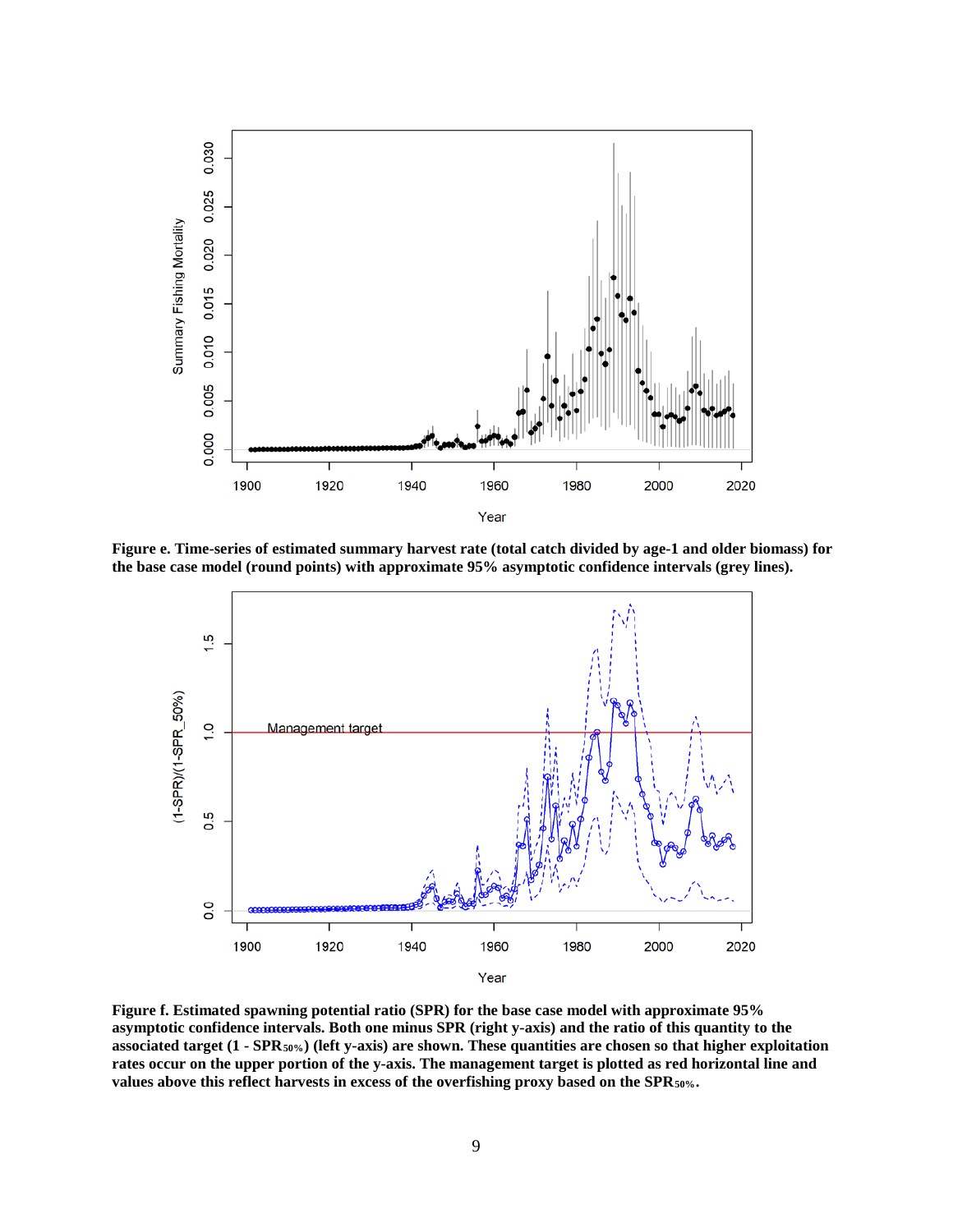

**Figure g. Phase plot of estimated relative (1-SPR) vs. relative spawning biomass for the base case model. The relative (1-SPR) is (1-SPR) divided by 50% (the SPR target). B/Btarget is the %unfished, the annual spawning biomass divided by the spawning biomass corresponding to 40% of the unfished spawning biomass. The red point indicates the year 2018.**

#### **Ecosystem considerations**

Shortspine and longspine thornyheads have historically been caught with each other and with Dover sole and sablefish, making up a "DTS" fishery. Other groundfishes that frequently co-occur in these deep waters include a complex of slope rockfishes, rex sole, longnose skate, roughtail skate, Pacific grenadier, giant grenadier, Pacific flatnose as well as non-groundfish species such as Pacific hagfish and a diverse complex of eelpouts. Shortspine thornyheads typically occur in shallower water than the shallowest longspine thornyheads, and migrate to deeper water as they age. When shortspines have reached a depth where they overlap with longspines, they are typically larger than the largest longspines. Shortspine thornyhead stomachs have been found to include longspine thornyheads, suggesting a predator-prey linkage between the two species.

Thornyheads spawn gelatinous masses of eggs which float to the surface. This may represent a significant portion of the upward movement of organic carbon from the deep ocean (Wakefield, 1990). Thornyheads have been observed in towed cameras beyond the 1280 meter limit of the current fishery and survey, but their distribution, abundance, and ecosystem interactions in these deep waters are relatively unknown.

#### **Reference points**

Reference points were calculated using the estimated catch distribution among fleets in the last year of the model (2012), and the estimated values are dependent on this assumption. In general, the population is at a healthy status relative to the reference points. Sustainable total yield (landings plus discards) was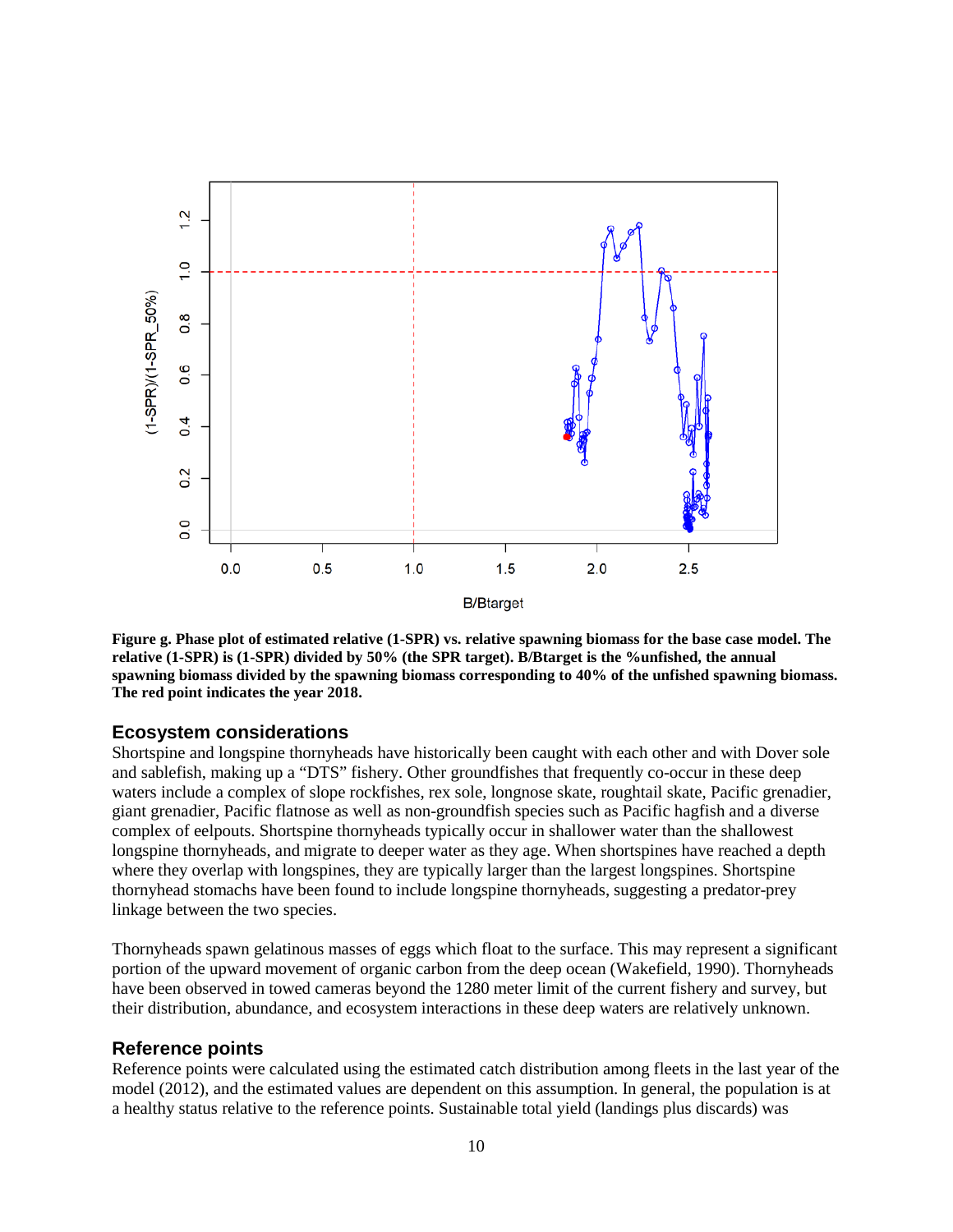estimated at 2,034 mt when using an SPR<sub>50%</sub> reference harvest rate and ranged from  $633 - 3,435$  mt based on estimates of uncertainty. The spawning biomass equivalent to 40% of the unfished spawning output (*B*40%) was 75,906 mt. The most recent catches (landings plus discards) have been lower than the estimated long-term yields calculated using an SPR<sub>50%</sub> reference point, but not as low as the lower bound of the 95% uncertainty interval. However, this is due to the fishery not fully attaining the full ACL. As a result of the 2013 assessment, the OFL and ACL values increased in 2015 to just over 3,000 mt and around 2,600 mt respectively..

| Quantity                                                  | Estimate | $~295\%$ confidence<br>interval |
|-----------------------------------------------------------|----------|---------------------------------|
| Unfished Spawning biomass (mt)                            | 189,765  | $(57, 435 - 322, 095)$          |
| Unfished age $1+$ biomass (mt)                            | 331,047  | $(100, 196 - 561, 898)$         |
| Unfished recruitment (R0, millions)                       | 30.4     | $(15.2 - 61.1)$                 |
| % Unfished (2019)                                         | 73.3%    | $(54.1\% - 92.5\%)$             |
| Spawning Biomass (2019)                                   | 139,109  | $(6,950 - 271,148)$             |
| SD of log Spawning Biomass (2019)                         | 0.46     |                                 |
| <b>Reference points based on B40%</b>                     |          |                                 |
| Proxy spawning biomass $(B_{40\%})$                       | 75,906   | $(22,974 - 128,838)$            |
| SPR resulting in $B_{40\%}$ (SPR <sub>SB40%</sub> )       | 50.0%    |                                 |
| Exploitation rate resulting in $B_{40\%}$                 | 0.015    | $(0.015 - 0.016)$               |
| Yield with $SPR_{50\%}$ at $B_{40\%}$ (mt)                | 2,034    | $(633 - 3,435)$                 |
| Reference points based on SPR proxy for MSY               |          |                                 |
| Spawning biomass                                          | 75,906   | $(22,974 - 128,838)$            |
| $SPR_{\text{proxy}}$                                      | 50.0%    |                                 |
| Exploitation rate corresponding to $SPR_{\text{proxy}}$   | 0.015    | $(0.015 - 0.016)$               |
| Yield with $SPR_{\text{proxy}}$ at $SB_{\text{SPR}}$ (mt) | 2,034    | $(633 - 3,435)$                 |
| Reference points based on estimated MSY values            |          |                                 |
| Spawning biomass at MSY (SB <sub>MSY</sub> )              | 64,600   | $(19,517 - 109,683)$            |
| $SPR_{MSY}$                                               | 45.0%    | $(44.9\% - 45.2\%)$             |
| Exploitation rate corresponding to $SPR_{MSY}$            | 0.018    | $(0.018 - 0.019)$               |
| $MSY$ (mt)                                                | 2,062    | $(642 - 3,482)$                 |

**Table e. Summary of reference points and management outputs for the base case model.**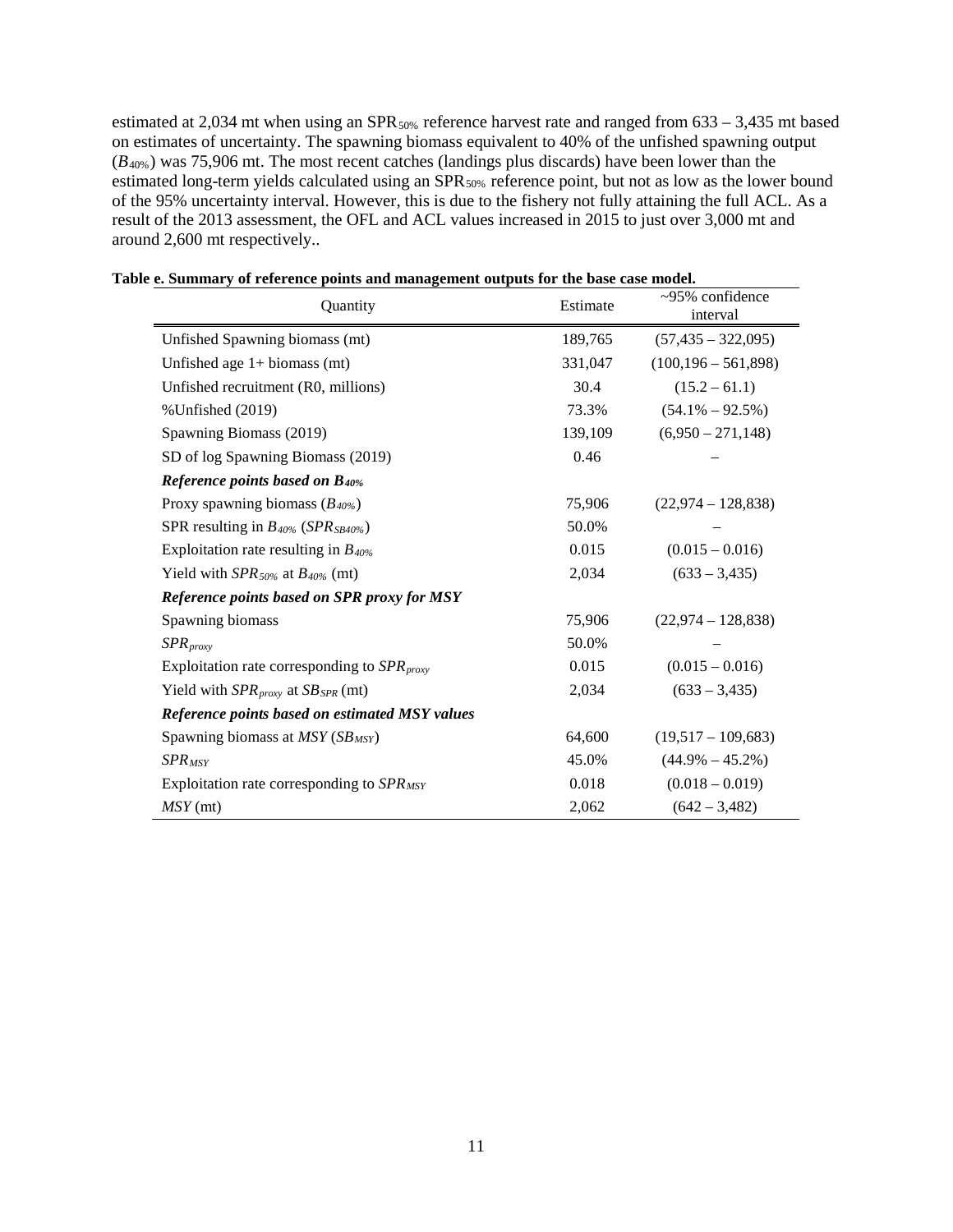

**Figure h. Equilibrium yield curve (derived from reference point values reported in Table i) for the base case model. Values are based on 2012 relative catch among fleets. The %unfished is relative to unfished spawning biomass.**

#### **Management performance**

Catches for shortspine thornyheads have not fully attained the catch limits in recent years. Increases in ACLs in 2007 was associated with higher catch levels in 2006–2010, but in 2011 and 2012, catches were about half of the allowed limit. The fishery for shortspine thornyhead may be limited more by the ACLs on sablefish with which they co-occur and by the challenging economics of deep sea fishing, than by the management measures currently in place. Total annual catch including estimated discards added to this catch-only update for the years 2013-2018 ranged from 1,026 mt in 2013 to 847 in 2018. The catch limits for this period increased from 2,230 in 2013 to 2,573 in 2018 causing the ratio of estimated total catch to catch limit to decrease from 46% in 2013 to 33% in 2018.

| Table f. Recent trend in total catch and commercial landings (mt) relative to the management guidelines. |
|----------------------------------------------------------------------------------------------------------|
| Estimated total catch reflect the commercial landings plus the model estimated discarded biomass.        |

| Year | OFL (mt) | $ACL$ (mt) | Commercial    | <b>Estimated Total</b> |
|------|----------|------------|---------------|------------------------|
|      |          |            | Landings (mt) | Catch (mt)             |
| 2007 | 2,476    | 2,055      | 1,006         | 1,058                  |
| 2008 | 2,476    | 2,055      | 1,427         | 1,507                  |
| 2009 | 2,437    | 2,022      | 1,531         | 1,619                  |
| 2010 | 2,411    | 2,001      | 1,353         | 1,431                  |
| 2011 | 2,384    | 1,978      | 974           | 994                    |
| 2012 | 2,358    | 1,957      | 894           | 911                    |
| 2013 | 2,333    | 2,230      | 1009          | 1026                   |
| 2014 | 2,310    | 2,208      | 835           | 850                    |
| 2015 | 3,202    | 2,668      | 879           | 893                    |
| 2016 | 3,169    | 2,640      | 933           | 950                    |
| 2017 | 3,144    | 2,619      | 991           | 1011                   |
| 2018 | 3,116    | 2,596      | 830           | 847                    |
| 2019 | 3,089    | 2,573      |               |                        |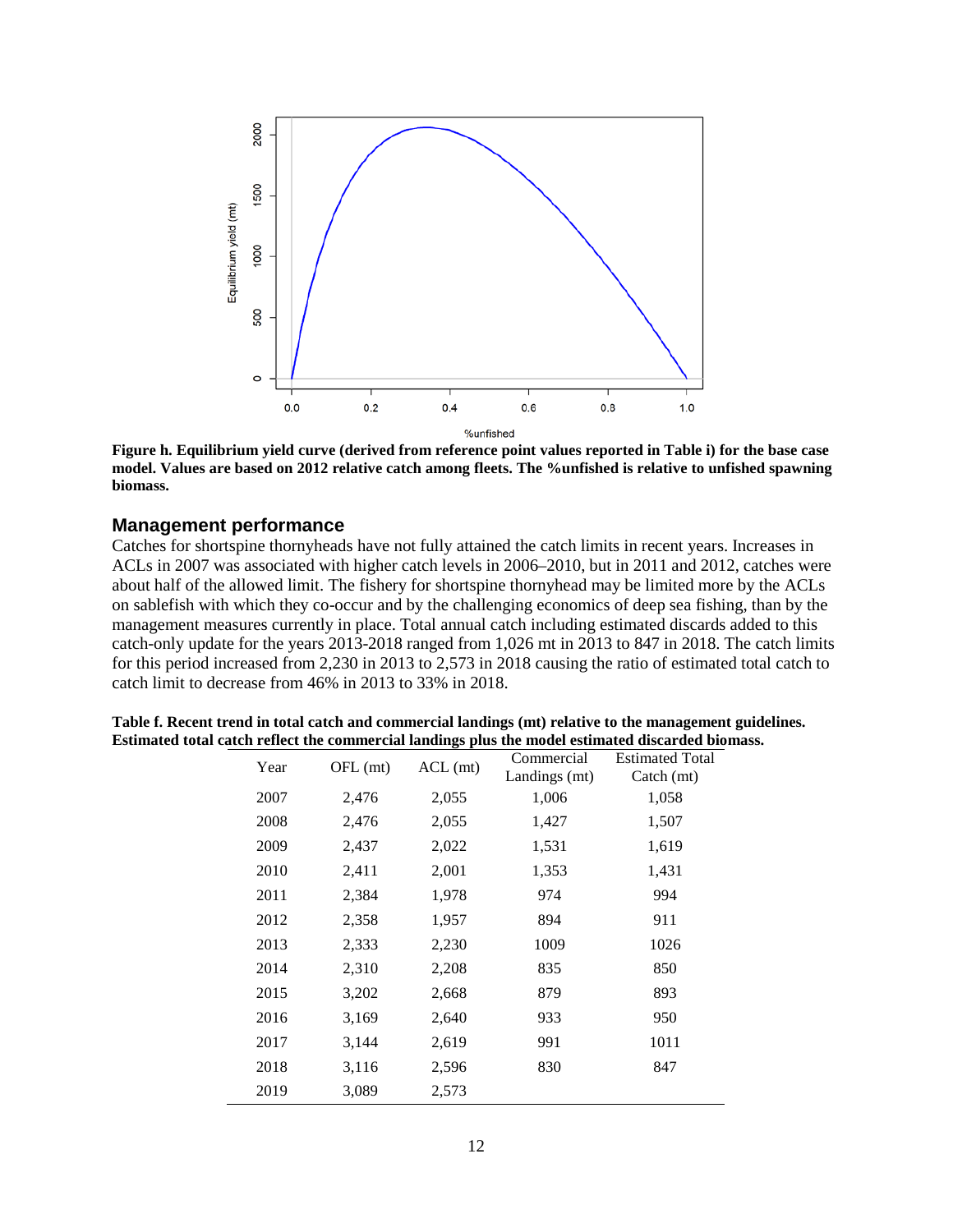#### **Unresolved problems and major uncertainties**

The absence of a reliable ageing method provides a significant hindrance to estimating growth and natural mortality of shortspine thornyhead. New maturity data made available for this assessment indicate puzzling patterns of maturity, with higher rates of maturity in the north than in the south and a higher fraction of mature fish in the samples with length 20–30 cm than in the samples from 30–40cm. The relative distribution of different sizes of shortspine thornyheads, with smaller fish occurring shallower and further the north, suggests an ontogenetic migration pattern to deeper and more southern waters, with a potentially J-shaped pattern of migration. Understanding the rates and patterns of thornyhead migration and any potential interaction or confounding with spatial patterns of fishing would be valuable for understanding better appropriate ways to model this stock.

The indices of abundance are all relatively flat, providing little information about the scale of the population (other than providing evidence that it has not been declining). The current NWFSC index has the largest number of data points of any available index on the west coast, and each additional year of this index will be valuable for understanding any changes in size composition or abundance. However, in the absence of large changes in shortspine catch, the population is estimated to remain similar to its current state.

#### **Projections and Decision table**

The 2013 assessment estimated the standard deviation of the log of spawning biomass in 2013 at  $\sigma = 0.45$ . This value was greater than the 0.36 minimum used for Category 1 stocks and was initially used in the *p*\* calculations in the decision table. However, the shortspine thornyhead assessment was later assigned to Category 2, where the default minimum was  $\sigma = 0.72$ . The associated offset associated with the  $\sigma = 0.45$ was a multiplication of the OFL by 94.5% to calculate the ACL. This catch-only update applies the new time-varying buffer associated with a higher initial default  $\sigma = 1.0$  for Category 2 stocks with the multiplier on the OFL decreasing from 0.826 in 2021 to 0.758 in 2030. Twelve-year projections through 2030 were conducted with a total catch assumed equal to the ACL calculated by applying these adjustments to the estimated OFLs for each year. The retention function was assumed to match the average values for 2011–2012 (the only years with composition data in which the trawl fishery was operating under IFQs). Catch projections provided by the Groundfish Management Team were used for the years 2019 and 2020 for which harvest specifications have already been set. The allocation among fleets for the years 2021–2030 was based on the estimated 2020 catch which was 54% for Trawl North, 26% for Trawl South, 3% for Non-trawl North, and 17% for Non-trawl South.

This default harvest rate projection applied to the base model indicated that the stock status would slowly decline from 73.3% in 2019 to 68.3% in 2024, still far above the 40% biomass target and 25% minimum stock size threshold. The associated OFL values over the period 2021–2030 would average 3,106 mt. ACL values would decrease from 2,652 in 2021 to 2,285 in 2030 due to the increasing buffer associated with the time-varying  $\sigma$ . These ACL values are below recent catch limits, but well above recent catches. In these projections, the stock status was always above 40%, so the 40-10 adjustment in the control rule had no impact on the projections.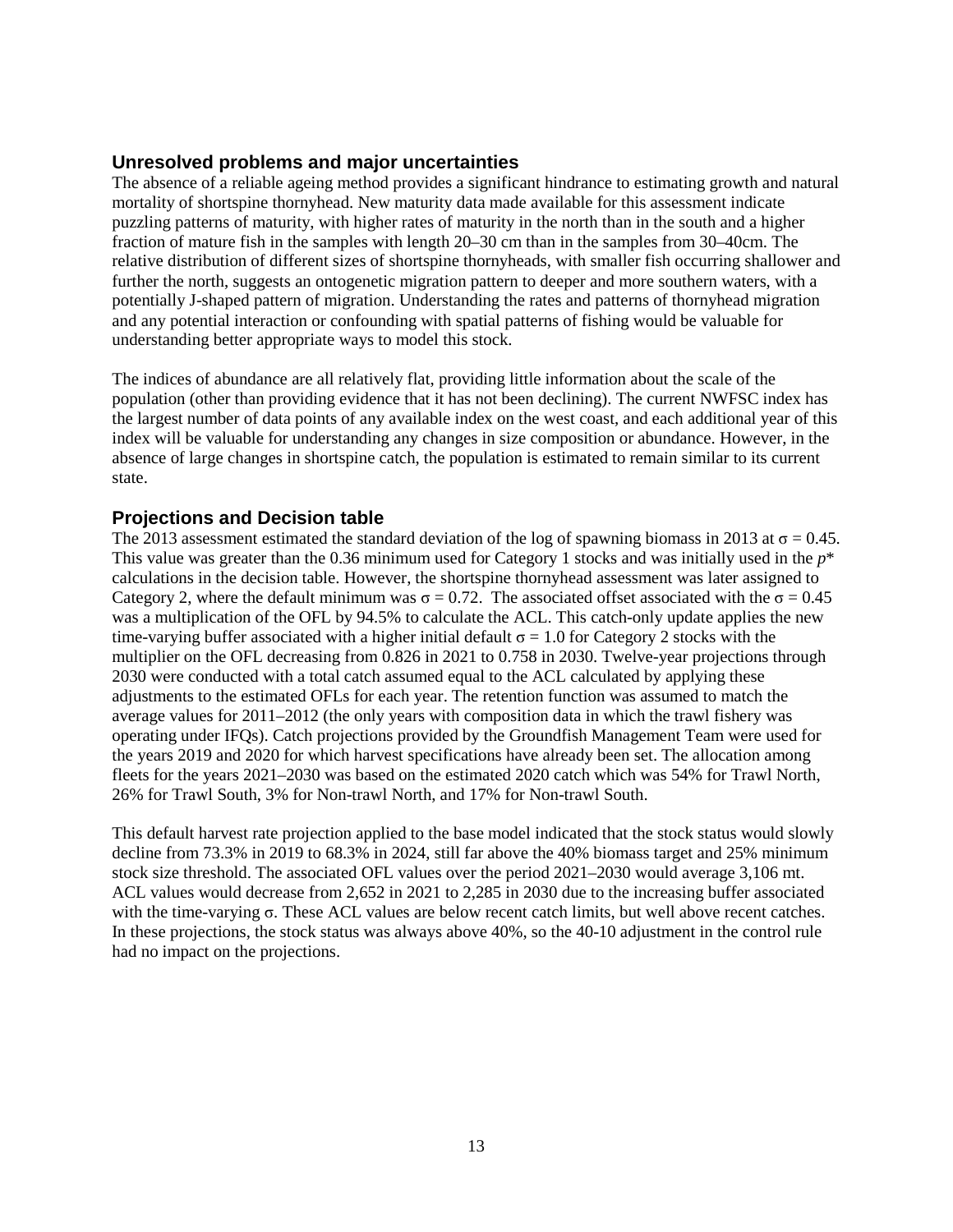**Table g. Projection of potential OFL, ACL, and associated p\* buffer, summary biomass (age-1 and older), spawning biomass, and %Unfished for the base case model projected from 2019 onward. The OFL for 2021** and onward is the calculated total catch determined by  $F_{SPR}$ .

| Year | Predicted<br>OFL (mt) | <b>ACL Catch</b><br>(mt) | <b>Buffer</b> | Age $1+$ biomass<br>(mt) | Spawning<br>Biomass (mt) | %Unfished |  |
|------|-----------------------|--------------------------|---------------|--------------------------|--------------------------|-----------|--|
| 2019 | 3,202                 | 919                      | NA            | 241,457                  | 139,049                  | 73.3      |  |
| 2020 | 3,206                 | 913                      | NA.           | 241,199                  | 138,884                  | 73.2      |  |
| 2021 | 3,211                 | 2,652                    | 0.826         | 240,983                  | 138,739                  | 73.1      |  |
| 2022 | 3,185                 | 2,605                    | 0.818         | 238,919                  | 137,590                  | 72.5      |  |
| 2023 | 3,160                 | 2,560                    | 0.810         | 236,918                  | 136,471                  | 71.9      |  |
| 2024 | 3,136                 | 2,518                    | 0.803         | 234,982                  | 135,384                  | 71.3      |  |
| 2025 | 3,113                 | 2,475                    | 0.795         | 233,108                  | 134,328                  | 70.8      |  |
| 2026 | 3,091                 | 2,436                    | 0.788         | 231,298                  | 133,305                  | 70.3      |  |
| 2027 | 3,070                 | 2,395                    | 0.780         | 229,549                  | 132,313                  | 69.7      |  |
| 2028 | 3,051                 | 2,358                    | 0.773         | 227,865                  | 131,356                  | 69.2      |  |
| 2029 | 3,032                 | 2,322                    | 0.766         | 226,241                  | 130,432                  | 68.7      |  |
| 2030 | 3,014                 | 2,285                    | 0.758         | 224,677                  | 129,540                  | 68.3      |  |

Additional projections were conducted for the base model and low and high states of nature (columns) under three catch streams (rows). The uncertainty in spawning biomass associated with the base model was very broad, so states of nature were chosen based on this range. The axis of uncertainty was equilibrium recruitment, with the low and high states of nature having fixed  $log(R_0)$  values of 9.8 and 10.8 respectively, compared to an estimate for the base model of 10.32. More detail on the derivation of these values is provided in the 2013 assessment report.

The catch streams chosen for the decision table were represented as total catch rather than landed catch, but discard rates were low under IFQs, so the difference in between total catch and landings is small. The low catch stream was retained from the 2013 assessment, which used average total catch over the years 2011–2012, the years in which the trawl fishery was operating under IFQs was used as a low catch stream. This was a total catch of 952 mt, which is similar to the 929 mt average total catch for the years 2013–2018. The high catch stream used the default harvest rate projection described above. The middle catch stream was a constant total catch of 1,700 mt, which was approximately half-way between the low catch stream and the high catch stream. This replaced a SPR = 65% projection in the 2013 assessment.

The most pessimistic forecast scenario, combining the low state of nature with the high catch stream, resulted in a projected stock status of 46.1%, above the target value. All other projections led to a higher projected status, with a maximum of 83.5% for the combination of the high state of nature and low catch. Forecasts under the base case led to estimated status in 2030 ranging from values of 68.3% in the high catch stream to 72.7% in the low catch stream.

No projections were done to explore changes in ratio of trawl to non-trawl or north to south. Due to differences in selectivity and retention among the fleets, these projections could be expected to provide slightly different results, although the general pattern of the projections suggesting stocks above target levels as described above is unlikely to change as a result of alternative ratios among the fleets.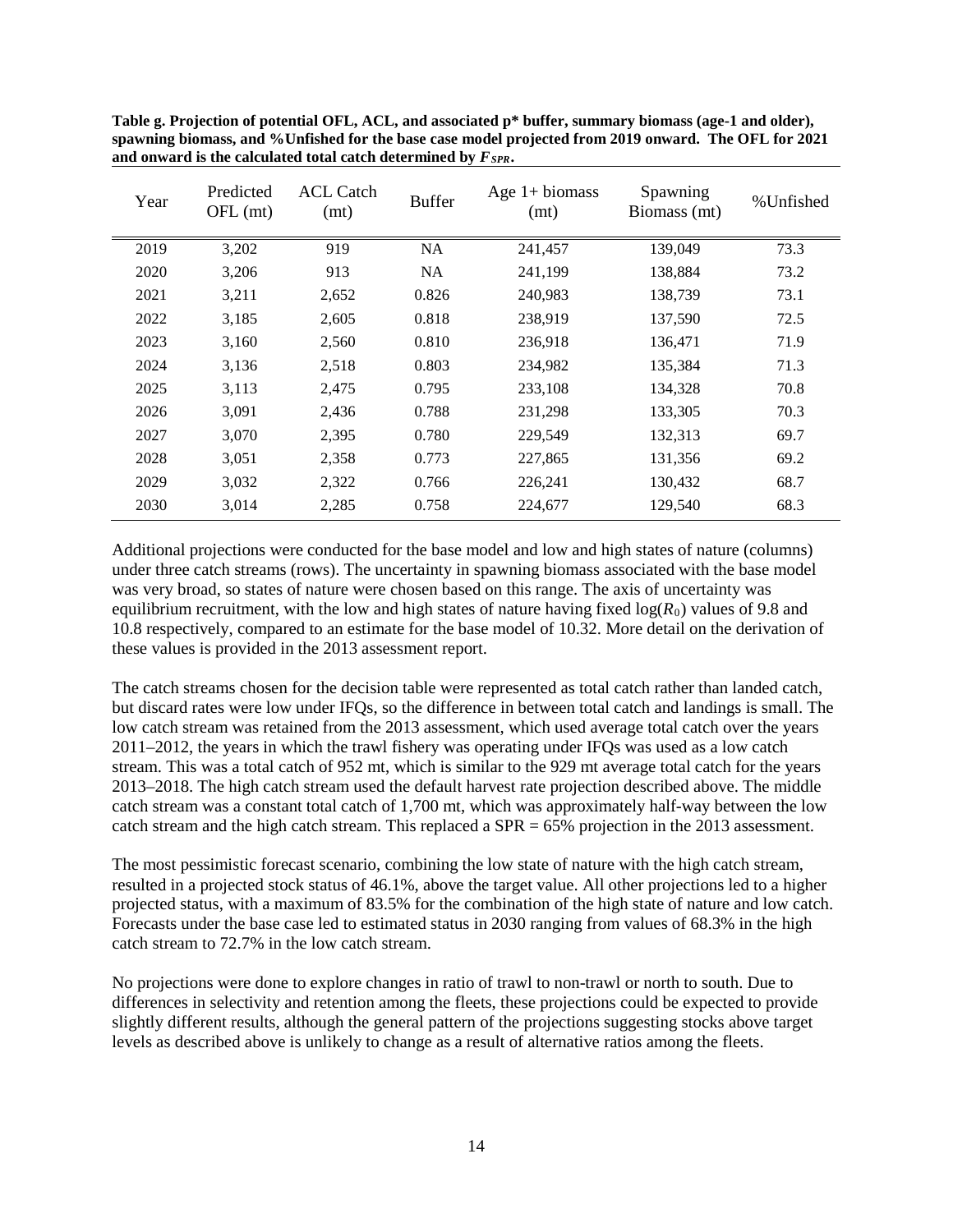|                                    |      |                                                       | <b>State of nature</b> |                  |                             |           |                             |           |  |  |  |
|------------------------------------|------|-------------------------------------------------------|------------------------|------------------|-----------------------------|-----------|-----------------------------|-----------|--|--|--|
|                                    |      |                                                       |                        | Low<br>Base case |                             |           | High                        |           |  |  |  |
|                                    |      |                                                       |                        |                  |                             |           |                             |           |  |  |  |
| Relative probability of $log(R_0)$ |      |                                                       |                        | 0.25             |                             | 0.5       |                             | 0.25      |  |  |  |
| <b>Management</b><br>decision      | Year | Spawning<br>Total<br>biomass<br>catch<br>(mt)<br>(mt) |                        | %Unfished        | Spawning<br>biomass<br>(mt) | %Unfished | Spawning<br>biomass<br>(mt) | %Unfished |  |  |  |
|                                    | 2021 | 952                                                   | 61,794                 | 55.0%            | 138,739                     | 73.1%     | 254,769                     | 83.4%     |  |  |  |
|                                    | 2022 | 952                                                   | 61,567                 | 54.8%            | 138,587                     | 73.0%     | 254,755                     | 83.4%     |  |  |  |
|                                    | 2023 | 952                                                   | 61,357                 | 54.6%            | 138,452                     | 73.0%     | 254,752                     | 83.4%     |  |  |  |
| Low catch<br>stream from           | 2024 | 952                                                   | 61,164                 | 54.4%            | 138,336                     | 72.9%     | 254,762                     | 83.4%     |  |  |  |
| 2013                               | 2025 | 952                                                   | 60,989                 | 54.2%            | 138,237                     | 72.8%     | 254,787                     | 83.4%     |  |  |  |
| assessment                         | 2026 | 952                                                   | 60,830                 | 54.1%            | 138,156                     | 72.8%     | 254,824                     | 83.4%     |  |  |  |
| (similar to                        | 2027 | 952                                                   | 60,688                 | 54.0%            | 138,092                     | 72.8%     | 254,875                     | 83.4%     |  |  |  |
| recent average)                    | 2028 | 952                                                   | 60,560                 | 53.9%            | 138,045                     | 72.7%     | 254,938                     | 83.4%     |  |  |  |
|                                    | 2029 | 952                                                   | 60,446                 | 53.8%            | 138,012                     | 72.7%     | 255,011                     | 83.4%     |  |  |  |
|                                    | 2030 | 952                                                   | 60,347                 | 53.7%            | 137,995                     | 72.7%     | 255,096                     | 83.5%     |  |  |  |
|                                    | 2021 | 1,700                                                 | 61,794                 | 55.0%            | 138,739                     | 73.1%     | 254,769                     | 83.4%     |  |  |  |
|                                    | 2022 | 1,700                                                 | 61,128                 | 54.4%            | 138,148                     | 72.8%     | 254,316                     | 83.2%     |  |  |  |
|                                    | 2023 | 1,700                                                 | 60,472                 | 53.8%            | 137,568                     | 72.5%     | 253,867                     | 83.1%     |  |  |  |
|                                    | 2024 | 1,700                                                 | 59,825                 | 53.2%            | 136,998                     | 72.2%     | 253,426                     | 82.9%     |  |  |  |
| Constant catch<br>of 1,700 mt      | 2025 | 1,700                                                 | 59,188                 | 52.6%            | 136,441                     | 71.9%     | 252,992                     | 82.8%     |  |  |  |
|                                    | 2026 | 1,700                                                 | 58,561                 | 52.1%            | 135,895                     | 71.6%     | 252,567                     | 82.6%     |  |  |  |
|                                    | 2027 | 1,700                                                 | 57,944                 | 51.5%            | 135,362                     | 71.3%     | 252,150                     | 82.5%     |  |  |  |
|                                    | 2028 | 1,700                                                 | 57,336                 | 51.0%            | 134,841                     | 71.1%     | 251,742                     | 82.4%     |  |  |  |
|                                    | 2029 | 1,700                                                 | 56,739                 | 50.5%            | 134,332                     | 70.8%     | 251,343                     | 82.2%     |  |  |  |
|                                    | 2030 | 1,700                                                 | 56,151                 | 49.9%            | 133,834                     | 70.5%     | 250,951                     | 82.1%     |  |  |  |
|                                    | 2021 | 2,652                                                 | 61,794                 | 55.0%            | 138,739                     | 73.1%     | 254,769                     | 83.4%     |  |  |  |
|                                    | 2022 | 2,605                                                 | 60,570                 | 53.9%            | 137,590                     | 72.5%     | 253,758                     | 83.0%     |  |  |  |
| <b>ACL</b>                         | 2023 | 2,560                                                 | 59,374                 | 52.8%            | 136,471                     | 71.9%     | 252,772                     | 82.7%     |  |  |  |
| (associated                        | 2024 | 2,518                                                 | 58,206                 | 51.8%            | 135,384                     | 71.3%     | 251,814                     | 82.4%     |  |  |  |
| with $SPR =$<br>50%),              | 2025 | 2,475                                                 | 57,066                 | 50.8%            | 134,328                     | 70.8%     | 250,883                     | 82.1%     |  |  |  |
| including time-                    | 2026 | 2,436                                                 | 55,956                 | 49.8%            | 133,305                     | 70.2%     | 249,982                     | 81.8%     |  |  |  |
| varying $p^*$                      | 2027 | 2,395                                                 | 54,874                 | 48.8%            | 132,313                     | 69.7%     | 249,111                     | 81.5%     |  |  |  |
| offset                             | 2028 | 2,358                                                 | 53,823                 | 47.9%            | 131,356                     | 69.2%     | 248,270                     | 81.2%     |  |  |  |
|                                    | 2029 | 2,322                                                 | 52,801                 | 47.0%            | 130,432                     | 68.7%     | 247,459                     | 81.0%     |  |  |  |
|                                    | 2030 | 2,285                                                 | 51,809                 | 46.1%            | 129,540                     | 68.3%     | 246,677                     | 80.7%     |  |  |  |

**Table h. Summary table of 12-year projections beginning in 2015 for alternate states of nature based on an axis uncertainty. Columns range over low, mid, and high state of nature, and rows range over different assumptions of catch levels.**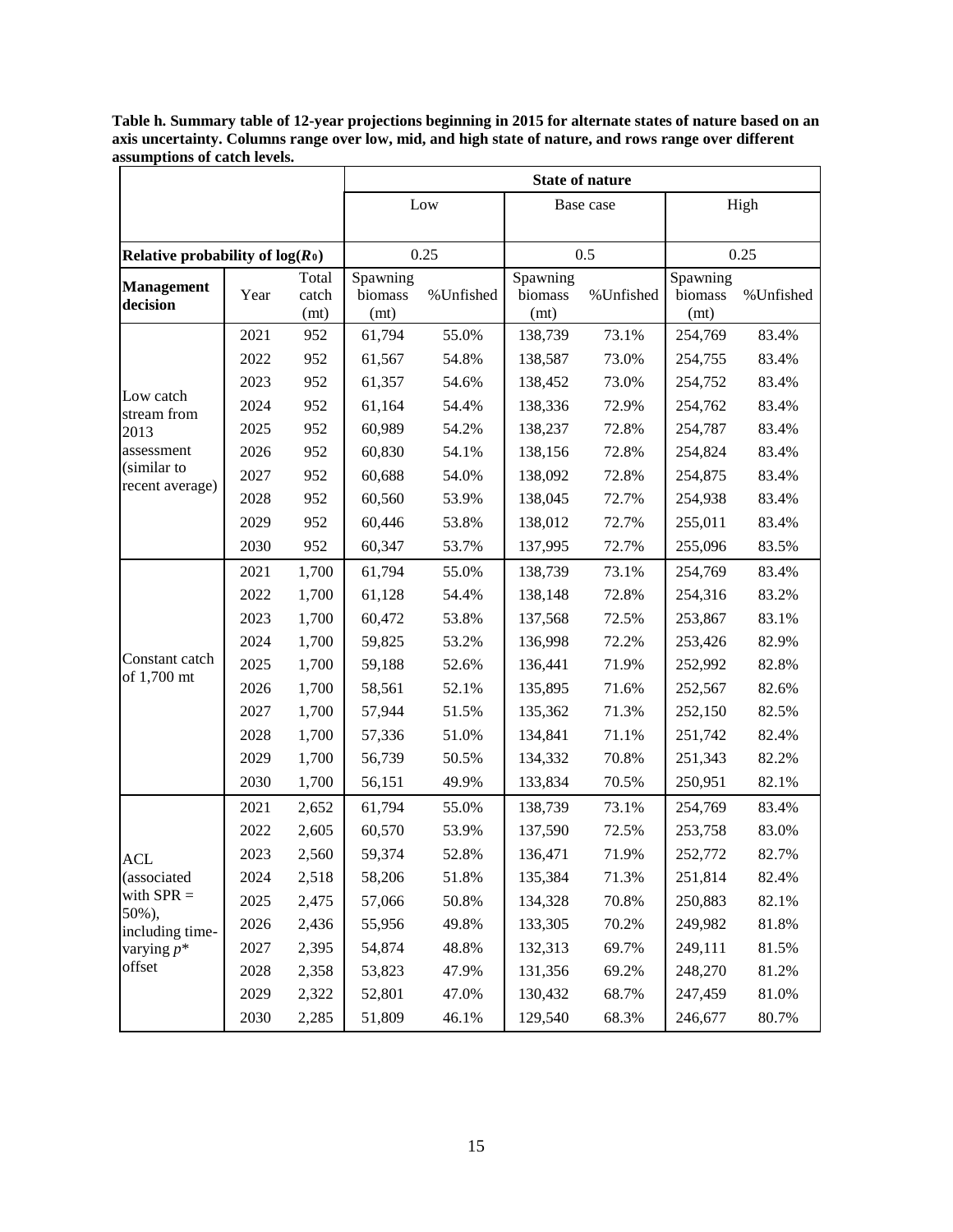**Table i. Summary table of the results.**

|                                                | 2007                 | 2008                 | 2009                 | 2010                 | 2011                 | 2012                 | 2013                | 2014                | 2015                | 2016                | 2017                | 2018                | 2019                |
|------------------------------------------------|----------------------|----------------------|----------------------|----------------------|----------------------|----------------------|---------------------|---------------------|---------------------|---------------------|---------------------|---------------------|---------------------|
| Commercial<br>landings (mt)                    | 1000                 | 1423                 | 1531                 | 1355                 | 972                  | 894                  | 993                 | 821                 | 865                 | 918                 | 972                 | 815                 | 1000                |
| Estimated<br>Total catch<br>(mt)               | 1058                 | 1507                 | 1619                 | 1431                 | 994                  | 911                  | 1009                | 835                 | 879                 | 933                 | 991                 | 830                 | 1058                |
| OFL (mt)                                       | 2,476                | 2,476                | 2,437                | 2,411                | 2,384                | 2,358                | 2,333               | 2,310               | 3,202               | 3,169               | 3,144               | 3,116               | 3,089               |
| $ACL$ (mt)                                     | 2,055                | 2,055                | 2,022                | 2,001                | 1,978                | 1,957                | 2,230               | 2,208               | 2,668               | 2,640               | 2,619               | 2,596               | 2,573               |
| Fishing<br>intensity $(\% )$                   | 43.6                 | 59.4                 | 62.8                 | 56.5                 | 40.5                 | 37.4                 | 42.2                | 35.6                | 37.5                | 39.7                | 41.8                | 35.9                | NA                  |
| Exploitation<br>rate (catch/<br>age $1+$ bio.) | 0.0042               | 0.0061               | 0.0065               | 0.0058               | 0.0041               | 0.0037               | 0.0042              | 0.0035              | 0.0037              | 0.0039              | 0.0042              | 0.0035              | NA                  |
| Age $1+$<br>biomass (mt)                       | 249,505              | 248,709              | 247,448              | 246,086              | 244,953              | 244,325              | 243,824             | 243,234             | 242,872             | 242,500             | 242,102             | 241,673             | 241,457             |
| Spawning<br><b>Biomass</b><br>(mt)             | 144,319              | 143,841              | 143,121              | 142,330              | 141,628              | 141,166              | 140,753             | 140,299             | 139,993             | 139,717             | 139,454             | 139,191             | 139,049             |
| $-95%$<br>Confidence<br>Interval               | $14,063-$<br>274,575 | $13,439-$<br>274,243 | $12,559-$<br>273,683 | $11,613-$<br>273,047 | $10,773-$<br>272,483 | $10,194-$<br>272,138 | $9,673-$<br>271,833 | $9,103-$<br>271,495 | $8,657-$<br>271,329 | $8,212-$<br>271,222 | $7,759-$<br>271,149 | 7,294-<br>271,088   | $6,950-$<br>271,148 |
| Recruitment<br>(millions)                      | 33,038               | 30,920               | 30,194               | 30,469               | 27,420               | 28,800               | 28,770              | 28,750              | 28,737              | 28,725              | 28,713              | 28,701              | 28,695              |
| $-95%$<br>Confidence<br>Interval               | $10,832-$<br>100,770 | $10,134-$<br>94,341  | $9,864-$<br>92,425   | $9,934-$<br>93,455   | $8,978-$<br>83,740   | $9,290 -$<br>89,282  | $9,285 -$<br>89,142 | $9,275-$<br>89,121  | $9,267-$<br>89,110  | $9,260 -$<br>89,104 | $9,253-$<br>89,099  | $9,246 -$<br>89,096 | $9,241-$<br>89,100  |
| %Unfished<br>(% )                              | 76.1                 | 75.8                 | 75.4                 | 75.0                 | 74.6                 | 74.4                 | 74.2                | 73.9                | 73.8                | 73.6                | 73.5                | 73.3                | 73.3                |
| $-95%$<br>Confidence<br>Interval               | $59.7 -$<br>92.4     | $59.2 -$<br>92.4     | $58.4-$<br>92.4      | $57.7-$<br>92.3      | $57.0-$<br>92.3      | $56.5-$<br>92.3      | $56.1 -$<br>92.3    | $55.6-$<br>92.2     | $55.3-$<br>92.3     | $55.0-$<br>92.3     | $54.6-$<br>92.3     | $54.3-$<br>92.4     | $54.1 -$<br>92.5    |